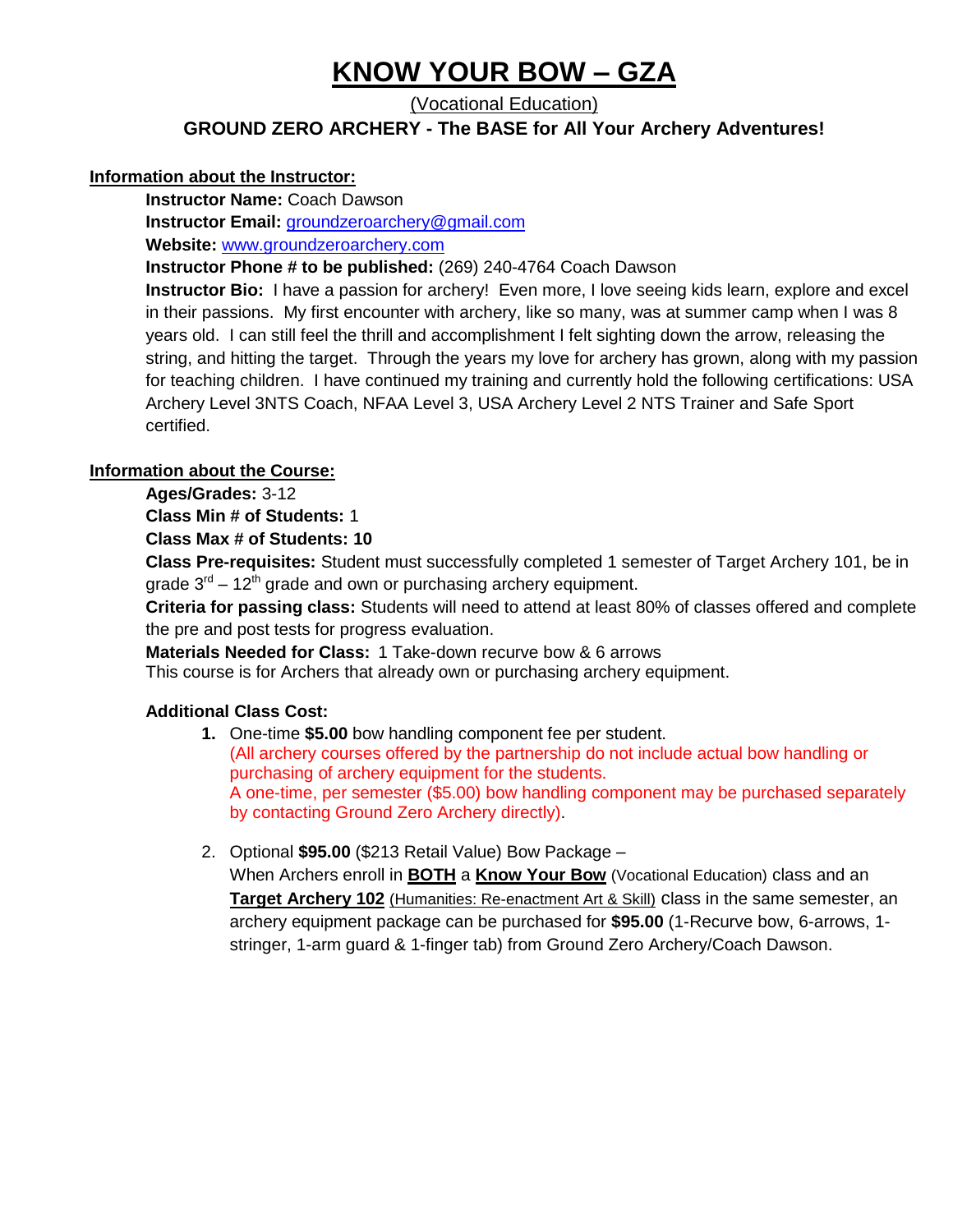**Semesters offered:** Fall & Spring

**Day:** Monday

**January –** 20 & 27 **February –** 3, 10, 17 & 24 **March –** 2, 9 & 30 **April –** 6, 13, 20 & 27 **Sunday, April 26, 2020 @ 4:00pm – Year-end Recognition**

**Time:** 9:00 – 10:30 am

**Location:** Ground Zero Archery & Training Center 2216 S. 11<sup>th</sup> Street Niles, MI 49120

#### **Description:**

Know Your Bow course is a student's BASE for in-depth instruction on archery equipment set-up, maintenance and repair for personal or career focused goals.

Archery equipment does not arrive at your door ready to shoot, but no problem! We will instruct students on proper archery equipment assembly, set-ups, along with proper terminology in ordering archery equipment, also how to fine tune archery equipment for a high level of accuracy in shooting.

# **Week-to-Week Outline, Pre & Post-Test listed below.**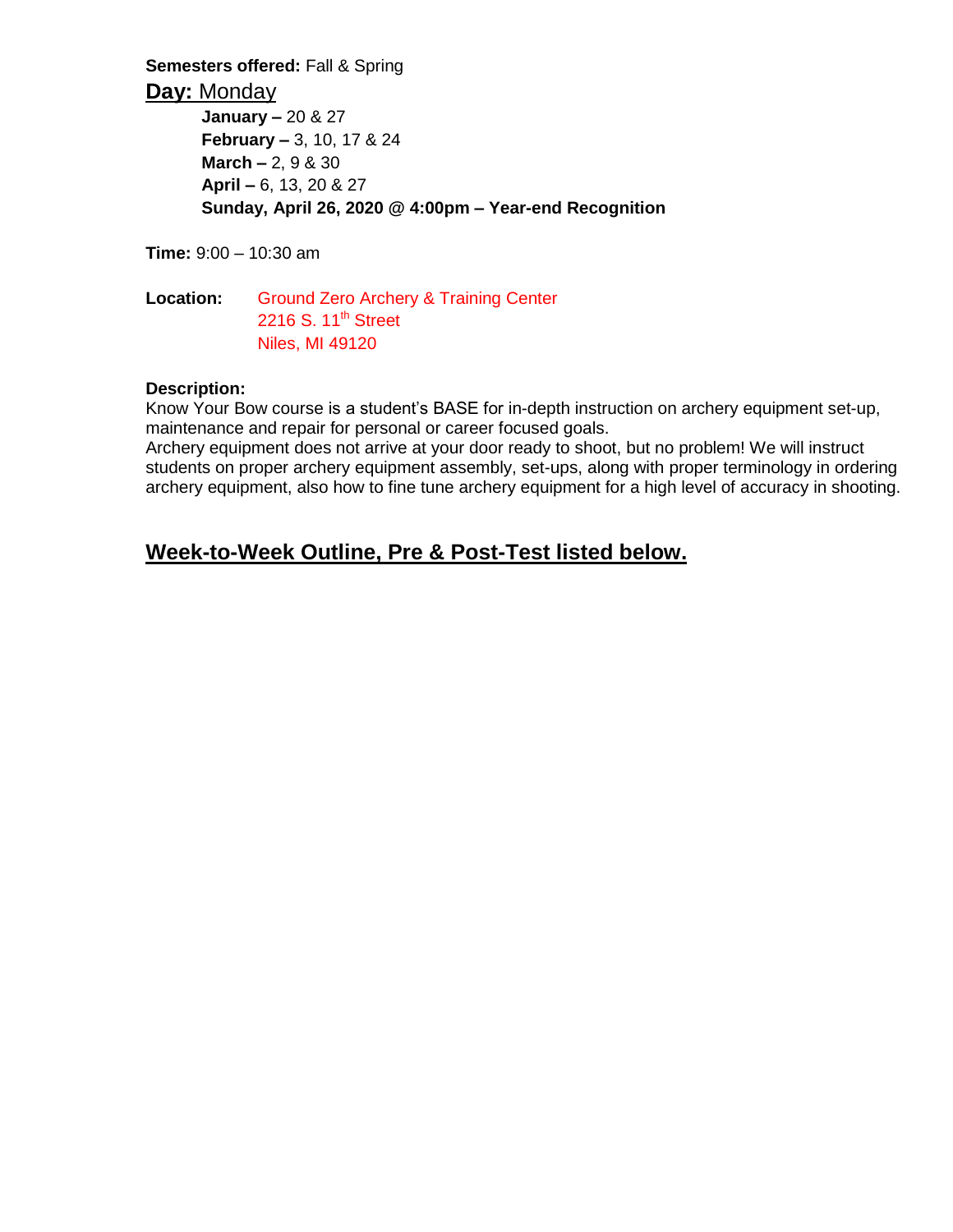| <b>Weekly breakdown:</b>                                                                                                                                                                                                              |                                                                                                                                                                          |  |  |  |
|---------------------------------------------------------------------------------------------------------------------------------------------------------------------------------------------------------------------------------------|--------------------------------------------------------------------------------------------------------------------------------------------------------------------------|--|--|--|
| <b>Week 1: Introductions</b>                                                                                                                                                                                                          | <b>Week 7: Brace Height</b>                                                                                                                                              |  |  |  |
| Go over class rules and schedule.<br>Overview on how to choose your equipment.<br>Bow length & draw weight<br>Arrows - Spine & length<br>Release options<br><b>Project:</b> Pre-Test & 1 <sup>st</sup> day group photo.               | Definition of brace height.<br>Importance of proper brace height.<br>How to set proper brace height.<br>Project: Demonstrate how to check brace height.                  |  |  |  |
| Week 2: Bow                                                                                                                                                                                                                           | Week 8: Tiller & Camber                                                                                                                                                  |  |  |  |
| Parts of the bow.<br>Proper assembly.<br>How to bows are made.<br>Project: Assemble Bows                                                                                                                                              | Definition of tiller & camber.<br>Importance of proper tiller & camber.<br>How to set proper tiller & camber.<br>Project: Demonstrate how to set proper tiller & camber. |  |  |  |
| <b>Week 3: Nock point</b>                                                                                                                                                                                                             | <b>Week 9: Equipment Maintenance &amp; Inspection</b>                                                                                                                    |  |  |  |
| Definition of nock point.<br>Explain nock point variations.<br>How to set a nock point on a bow string.<br>Project: Set-up Knock Point                                                                                                | Explain the importance of maintenance.<br>How to inspection archery equipment.<br>Project: Demonstrate how to inspect archery equipment.                                 |  |  |  |
| <b>Week 4: Arrow rest or shelf</b>                                                                                                                                                                                                    | <b>Week 10: Bow Case</b>                                                                                                                                                 |  |  |  |
| Definition of arrow rest and shelf.<br>How to determine if you want to use an arrow rest or shoot off the<br>shelf.<br>How an arrow rest is made.<br>How to set-up a bow using an arrow rest or shelf.<br>Project: Set-up Arrow shelf | Function of a bow case.<br>How to buy a case to fit your bow.<br>How bow cases are made.<br>Project: Make Bow Sock                                                       |  |  |  |
| Week 5: Arm Guard & Archery Tab                                                                                                                                                                                                       | <b>Week 11: Ordering archery equipment</b>                                                                                                                               |  |  |  |
| Different style types and their functions.<br>How to pick the best fit for you.<br>How arm guards and gloves are made.<br>Project: Make Archery Tab                                                                                   | Terminology<br>Where equipment can be ordered.<br>How to order archery equipment.<br>Post-Test given.<br>Project: Place a mock order for archery equipment.              |  |  |  |
| Week 6: Arrow                                                                                                                                                                                                                         | Week 12, 13 & 14: Review                                                                                                                                                 |  |  |  |
| Parts of an arrow.<br>Proper arrow assembly.<br>How arrows are made.<br>Project: Set-up Arrows                                                                                                                                        | We will take these weeks to review this semesters topics.<br>Answer questions, re-cover topics & finish projects.<br>Project: Post - Test & Semester End Photo           |  |  |  |